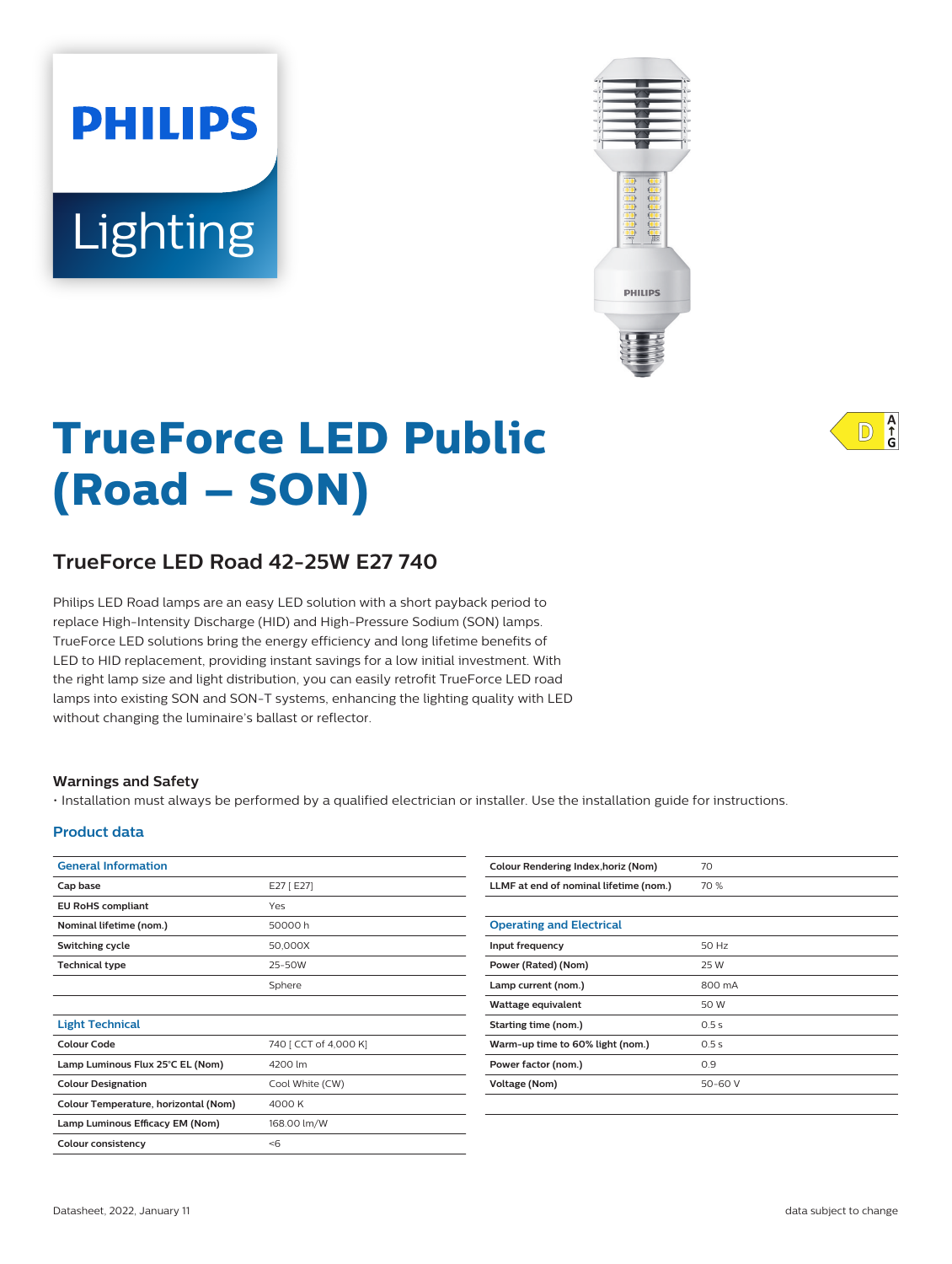## **TrueForce LED Public (Road – SON)**

| <b>Temperature</b>                 |                |
|------------------------------------|----------------|
| T-Case maximum (nom.)              | $95^{\circ}$ C |
|                                    |                |
| <b>Controls and Dimming</b>        |                |
| Dimmable                           | <b>No</b>      |
|                                    |                |
| <b>Mechanical and Housing</b>      |                |
| <b>Lamp Finish</b>                 | Clear          |
| <b>Bulb shape</b>                  | Others         |
|                                    |                |
| <b>Approval and Application</b>    |                |
| <b>Energy Efficiency Class</b>     | D              |
| Energy consumption kWh/1,000 hours | 25 kWh         |
|                                    |                |

|                                   | 403602                            |
|-----------------------------------|-----------------------------------|
|                                   |                                   |
| <b>Product Data</b>               |                                   |
| Full product code                 | 871869963253300                   |
| Order product name                | TrueForce LED Road 42-25W E27 740 |
| EAN/UPC - product                 | 8718699632533                     |
| Order code                        | 929001999502                      |
| SAP numerator - quantity per pack |                                   |
| Numerator - packs per outer box   | 6                                 |
| <b>SAP material</b>               | 929001999502                      |
| SAP net weight (piece)            | 0.232 kg                          |

#### **Dimensional drawing**



| Product                           |              |
|-----------------------------------|--------------|
| TrueForce LED Road 42-25W E27 740 | 61 mm 200 mm |
|                                   |              |

**TrueForce LED Road 42-25W E27 740**

#### **Photometric data**



100 Intensity (%)-Intensity (%) 80 60 40 20  $_{\frac{0}{200}}$ 200 300 400 500 600 700 800<br>← [nm] λ[nm]

**Trueforce LED E27 740**

**Trueforce LED E27 740**